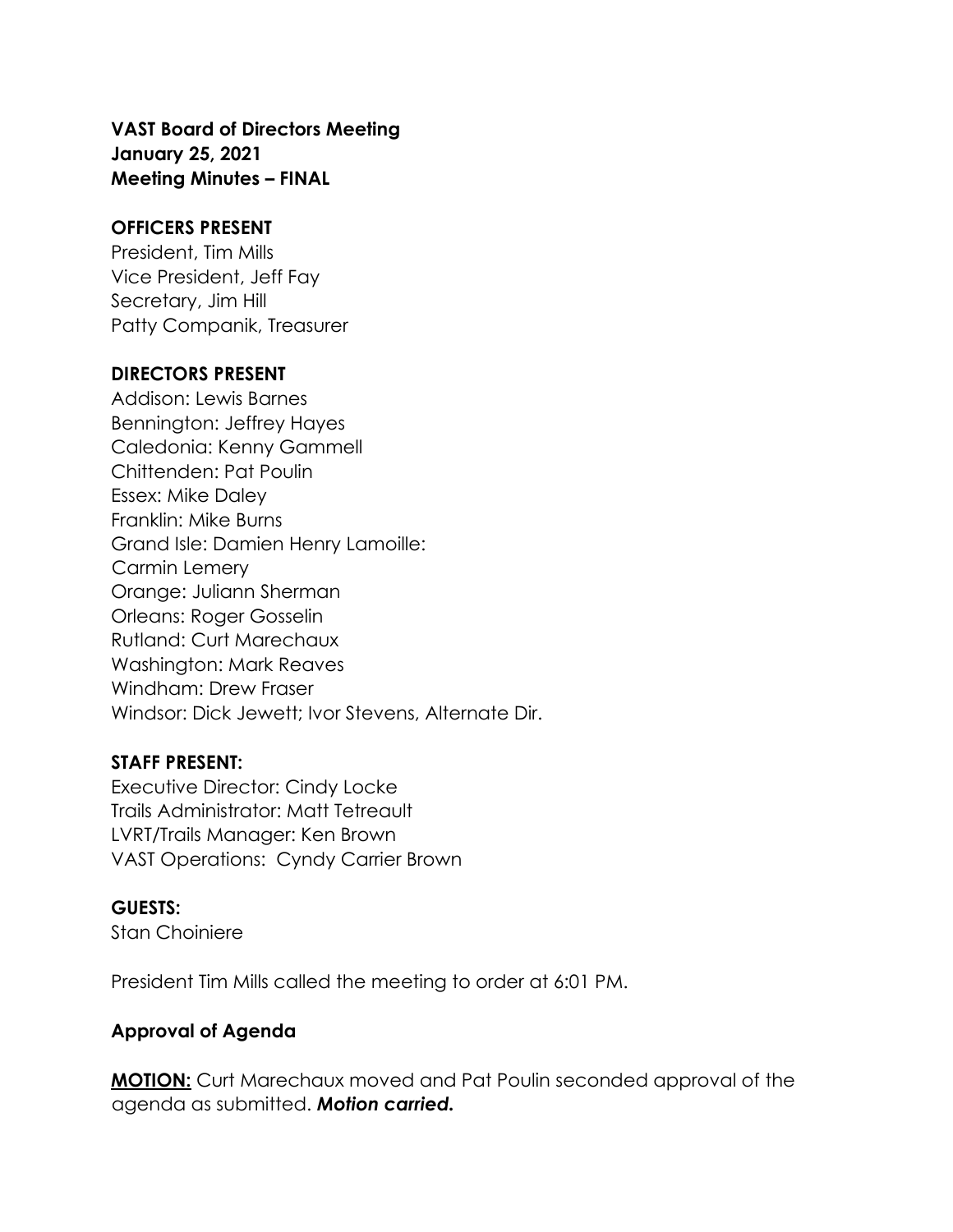### **Approval of Secretary's Report**

**MOTION:** Pat Poulin moved and Curt Marechaux seconded approval of the Secretary's Report, with one correction. Add Patty Companik to the list of attendees.

Also, Roger Gosselin noted that his specific request to contact Polaris was not in the minutes.

### **Approval of Treasurer's Report**

Patty Companik reviewed the financials for the months ending November 2020 and December 2020.

November 16, 2020

MOTION: Mark Reaves moved and Curt Marechaux seconded approval of the November 2021 Treasurer's Report.

December 21, 2020

The December Treasurer's Report could not be voted on as it was not complete at the time of the meeting.

It was noted that to date, 20,055 TMA have been sold, minus the refunds.

### **Old Business**

### Trails Policy Manual – Update

I have to check with Matt on what goes here. I think it's the wording that is In the Trails meeting minutes from Jan. 18.

Because all TMA sales are done on line now, the wording in the Manual surrounding the sign off on a Grant in Aid application should read as follows: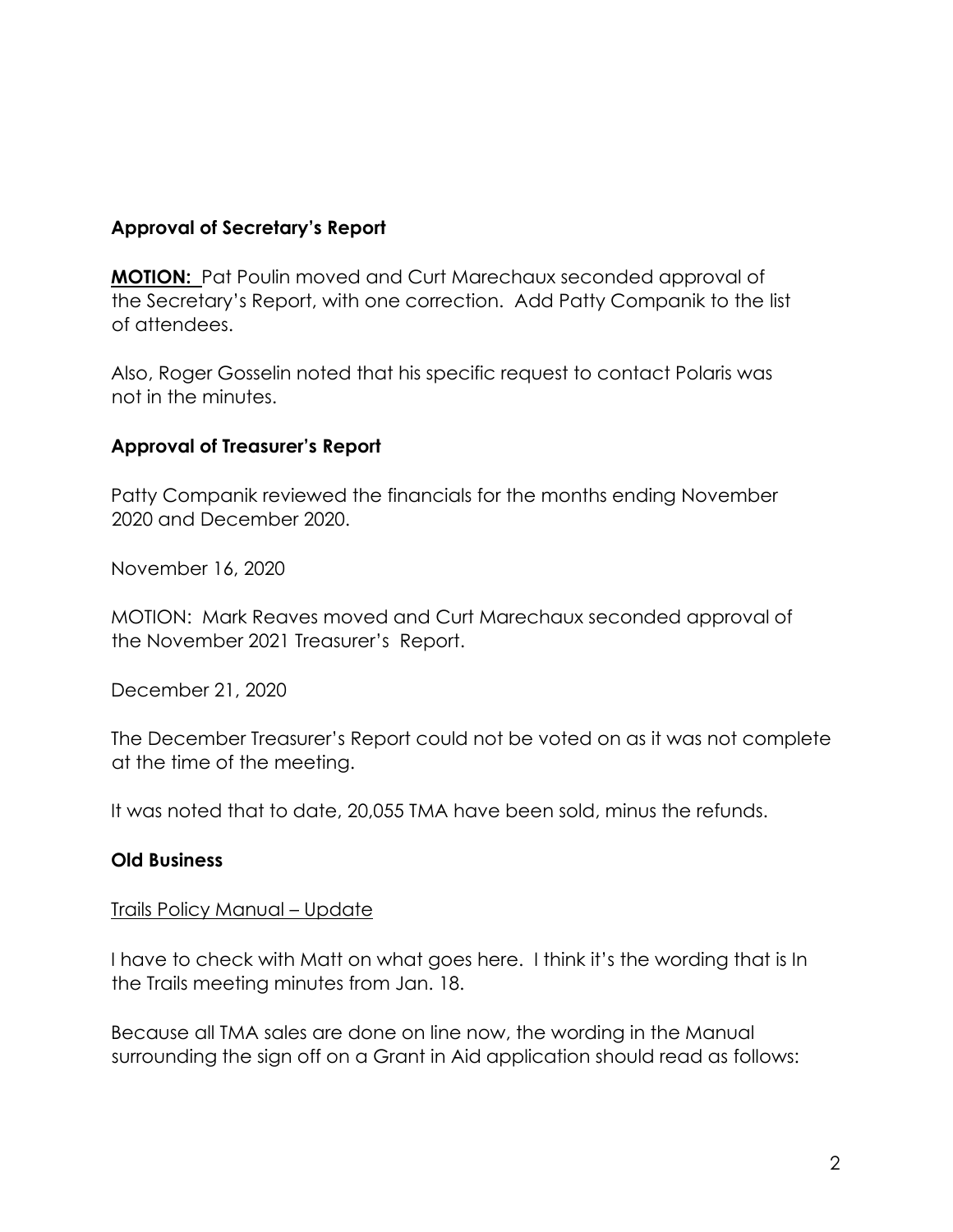In order to avoid the appearance of impropriety, or a conflict of interest, County Trail Coordinators shall not sign off on Grant in Aid applications or corresponding paperwork for the club to which they belong. Paper- work shall be signed by the County director or an authorized agent as outlined in the corresponding counties by-laws, or as approved by the VAST Trails Administrator upon written notice from the county Trail Coordinator. Recommended changes to the lien waiting period.

8 years of 4,000 hours

MOTION: Curt Marechaux moved and Mark Reaves seconded approval of the co-signer section?

# **New Business**

# Long Range Planning Committee Meeting Update

- Mark Reaves noted that the LRPC has a meeting this coming week with several clubs about ice crossings.
- If the trail is leading to a business or a parking lot, then it was recommended not to be closed. 114C and 2001.
- We cannot have a trail that goes across the lake. Once they get on the lake it is considered a state highway.
- VAST cannot provide insurance if those trails are leading down to the lake.
- Close the feeder trails that go to water crossings.
- Our attorney has already submitted a letter to the appropriate clubs about water crossings in their areas.
- Considerable discussion ensued about this matter. It was decided to wait for the outcome at the upcoming LRPC meeting.

# **TMA Program Update**

Cindy Locke noted that TMAs are coming in strong.

The postal service is very delayed in getting mail out; so we are having to issue quite a few updated temporary TMA forms.

# **Helicopter Landing Zones**

• Roger Gosselin shared some photos with everyone about ?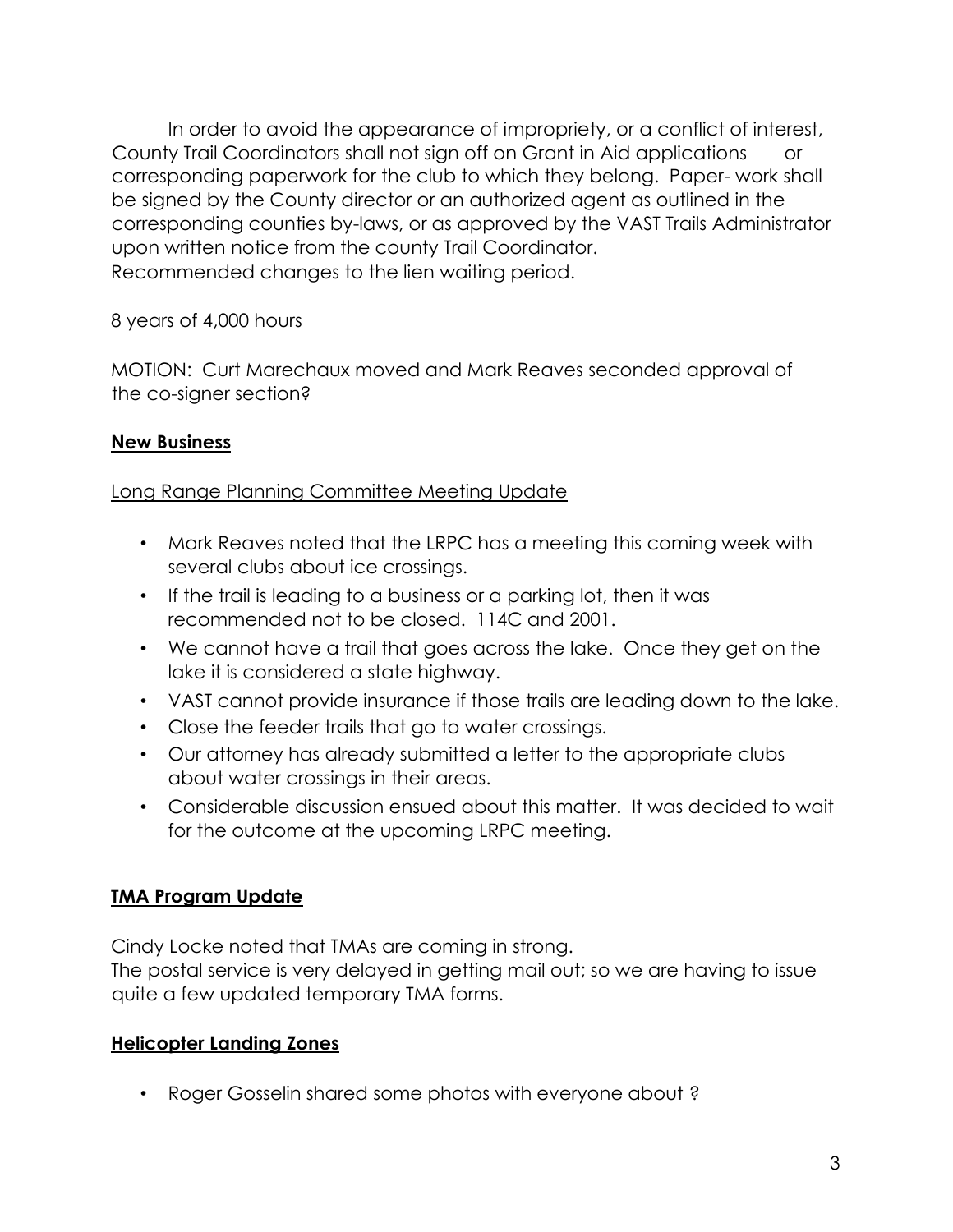- Stan Choiniere noted that they decided to try to standardize a helicopter zone; Geographic location to 911; the pdf shown shows the sign to be used.
- This is basically the same as Dartmouth Hitchcock Medical Center.
- If the club has a good spot for a landing zone, we have a form they can fill out and then it will be put on the E-911 system.
- VAST / E-911 and local responders communication between all.
- The area would need to be 100 x 100 clear.
- The signs would be at least 50 feet from the center, surrounding the area.
- The landing zones do not need to be near a road, because local clubs usually have rescue sleds, etc.
- DART is determined by the severity of the injury.

### **MOTION:**

Mark Reaves approved and Curt Marechaux seconded the approval of the signs as shown for the zones. **Motion carried.**

### **Staff Reports (ED, Trail Administrator, LVRT Manager)**

### **Committee and Other Meeting Reports**

### Northeast Chapter and USA

• Pat Poulin reported that USA did meet last week. They are dealing with an issue in Washington state with a national forester that just decided to close snowmobiling because others didn't like it there.

### Law Enforcement Committee

- Cindy Locke reported that law enforcement has been out quite a bit.
- Morristown has been trained, but they did miss a few things on sled inspections.

### LVRT

- Ken Brown noted that the LVRT is looking good.
- The State will be taking over the project administration shortly.
- VAST is still on the hook for maintenance of 11 additional miles.

### Awards & Nominating

- Patty Companik noted that March 1st is the deadline for Scholarship
- applications.